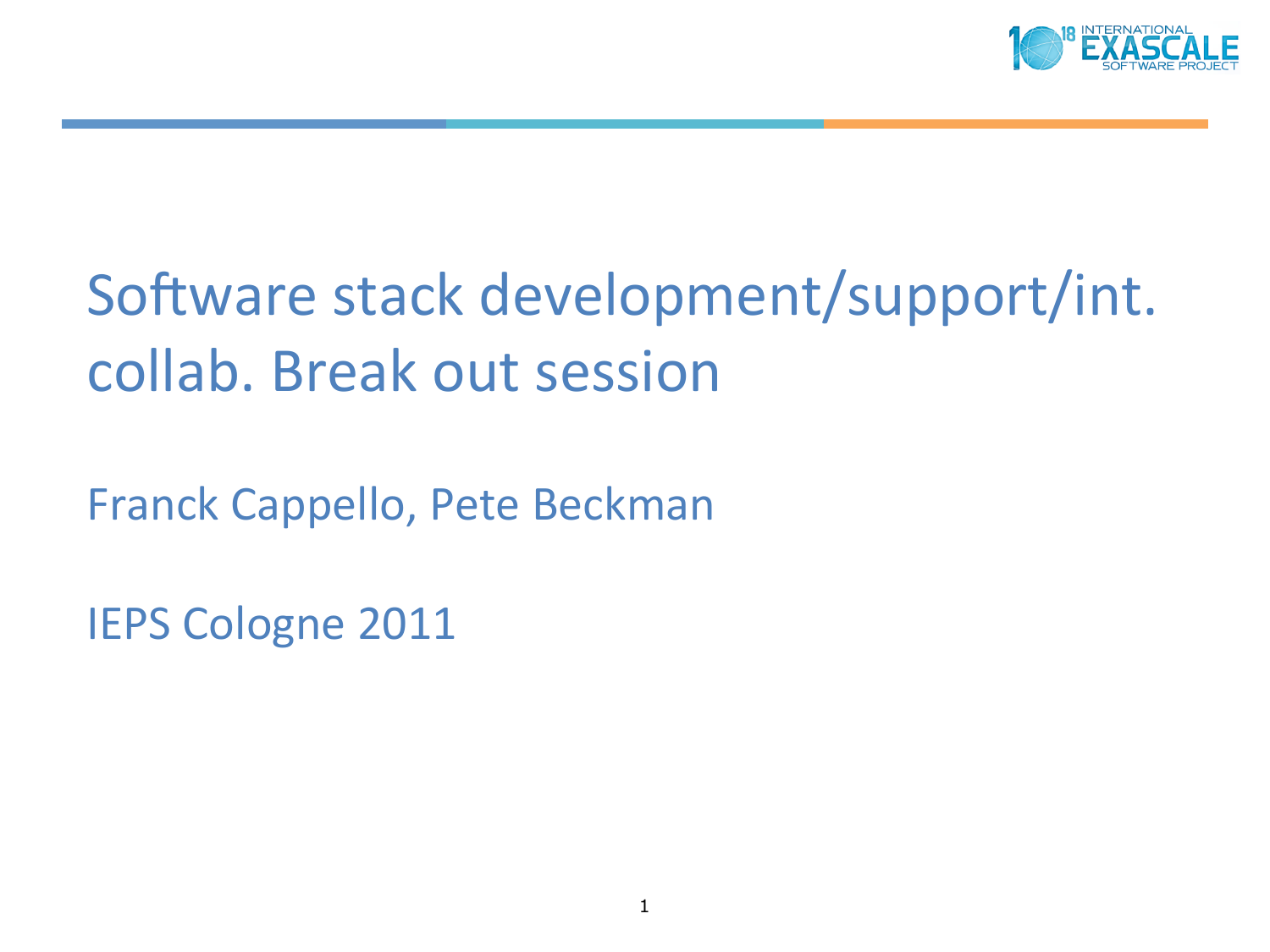# Software stack development/support/int. collab.

- p Look at the Exascale software stack from a per country perspective
- p Gather the software components by country
	- p In 3 categories
	- p Type of development and support
- p Gather the intentions of international collaboration p for 3 classes of international relations

**Gap Analysis**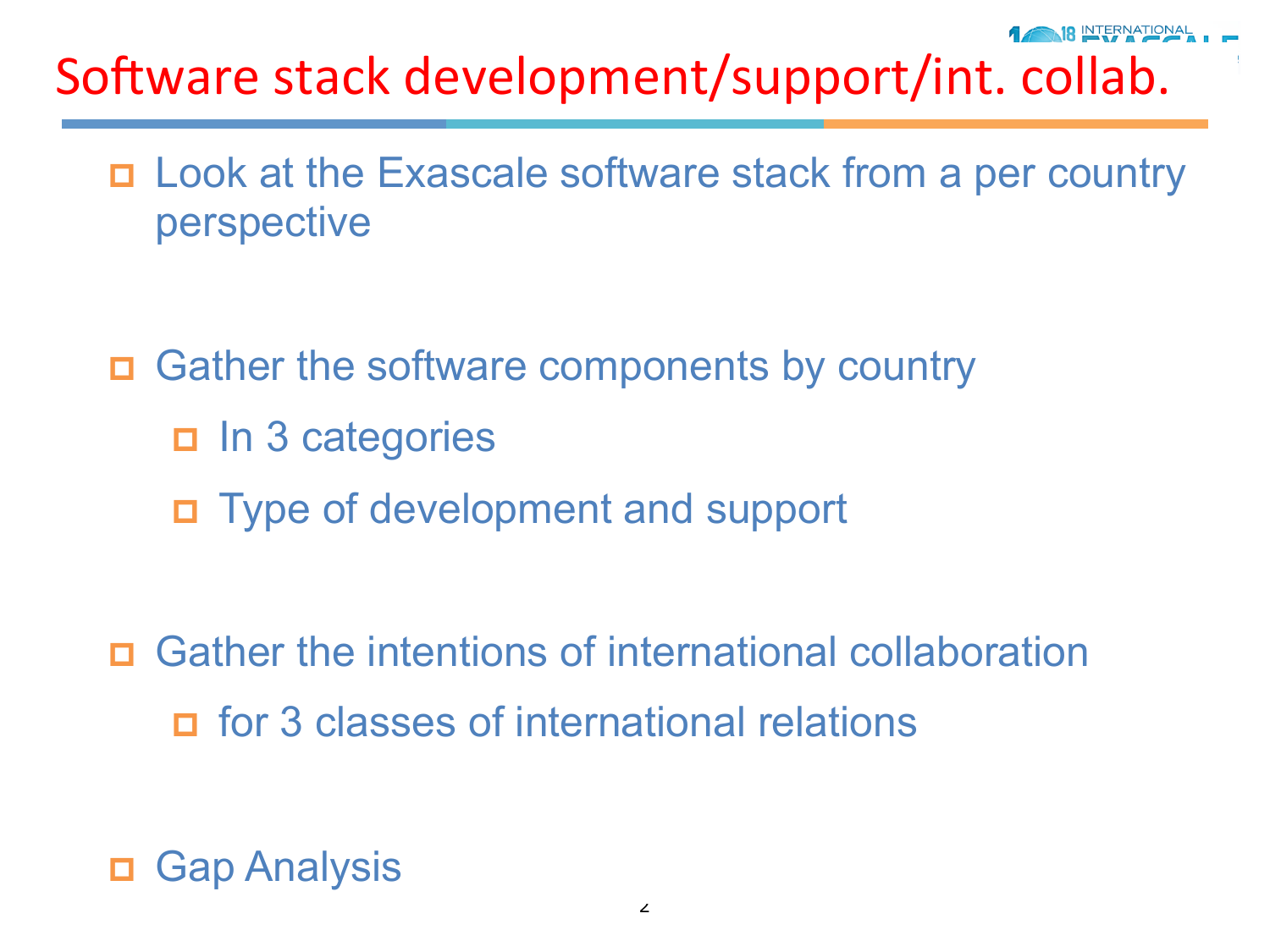## Stack components: Definitions

3 Categories:

p Cat 1 (a group commits to provide in production quality)

- p Cat 2 (experimental):
- p Cat 3 (no major funded project at this time: rely on others- vendors, other countries):

- p Color code **for category 1**: developer provided support, collaboration with vendor for vendor support, release as opensouce.
- D Underscored: Non open-source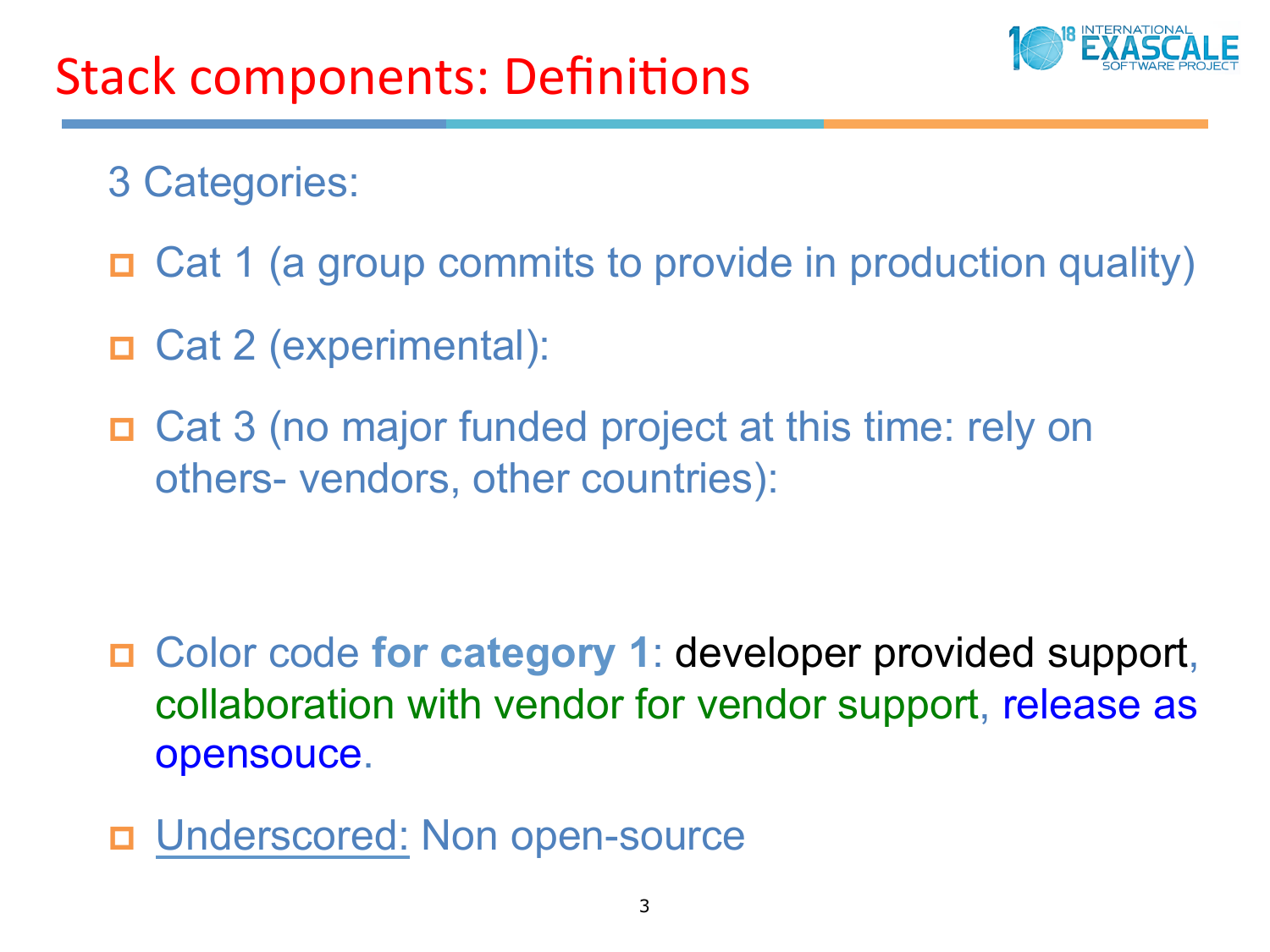

p Classes of international relations:

- p C1: Cooperation (loose sharing without common outcomes: discussions, workshops)
- p C2: Collaboration (produces common outcomes and are funded for that: roadmap: IESP, EESI ; standard, APIs, joint research software, working groups, G8, )
- p C3: Co-development (concrete deliverable: MUST, Score-P, Lustre)
- p C?: don't know yet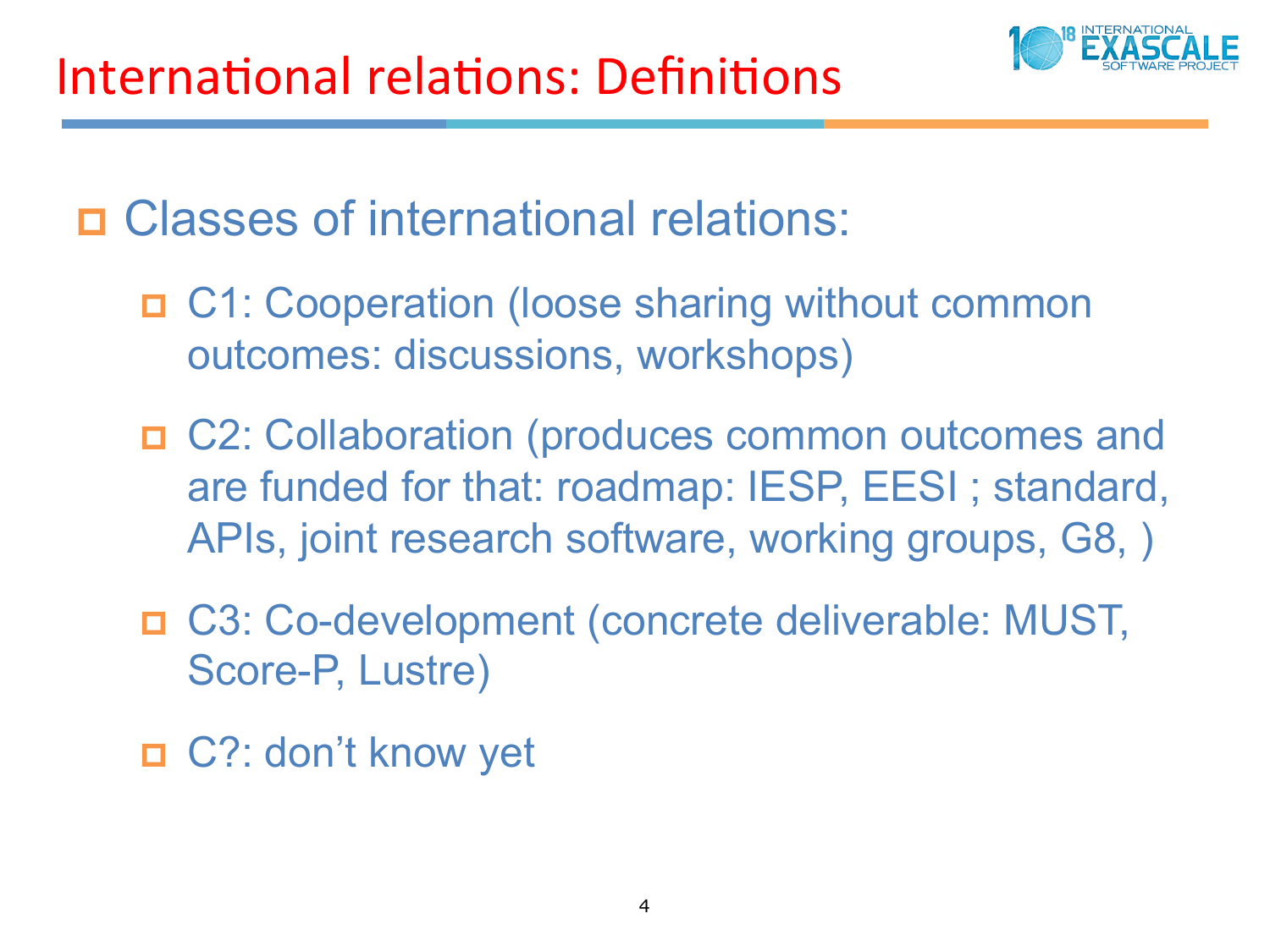#### Stack components: Japan



- p Cat 1 (commit to provide in production quality): programming language: C2: XMP, C2-C3: OS kernel (for many core architecture MIC, node level scheduling, including PGAS style), file system (C?:Luster, C2: GFARM), C2: communication libraries (below MPI)
- p Cat 2 (experimental): C2: Fault tolerant libraries (FTI, fault detectors), C2: Domain specific languages, C2: numerical libraries having autotuning functions, C?: MPI implementations (flow control), C1: Power management and scheduling framework (scheduling strategies limiting peak power), C2: I/O middleware
- p Cat 3 (no major funded project at this time: rely on others- vendors, other countries): Debugger, perf tools, perf tools, node level scheduling, Batch scheduler, scalable RAS system, deployment systems, Node level compilers
- Color code for category 1: developer provided support, collaboration with vendor for vendor support, release as opensouce.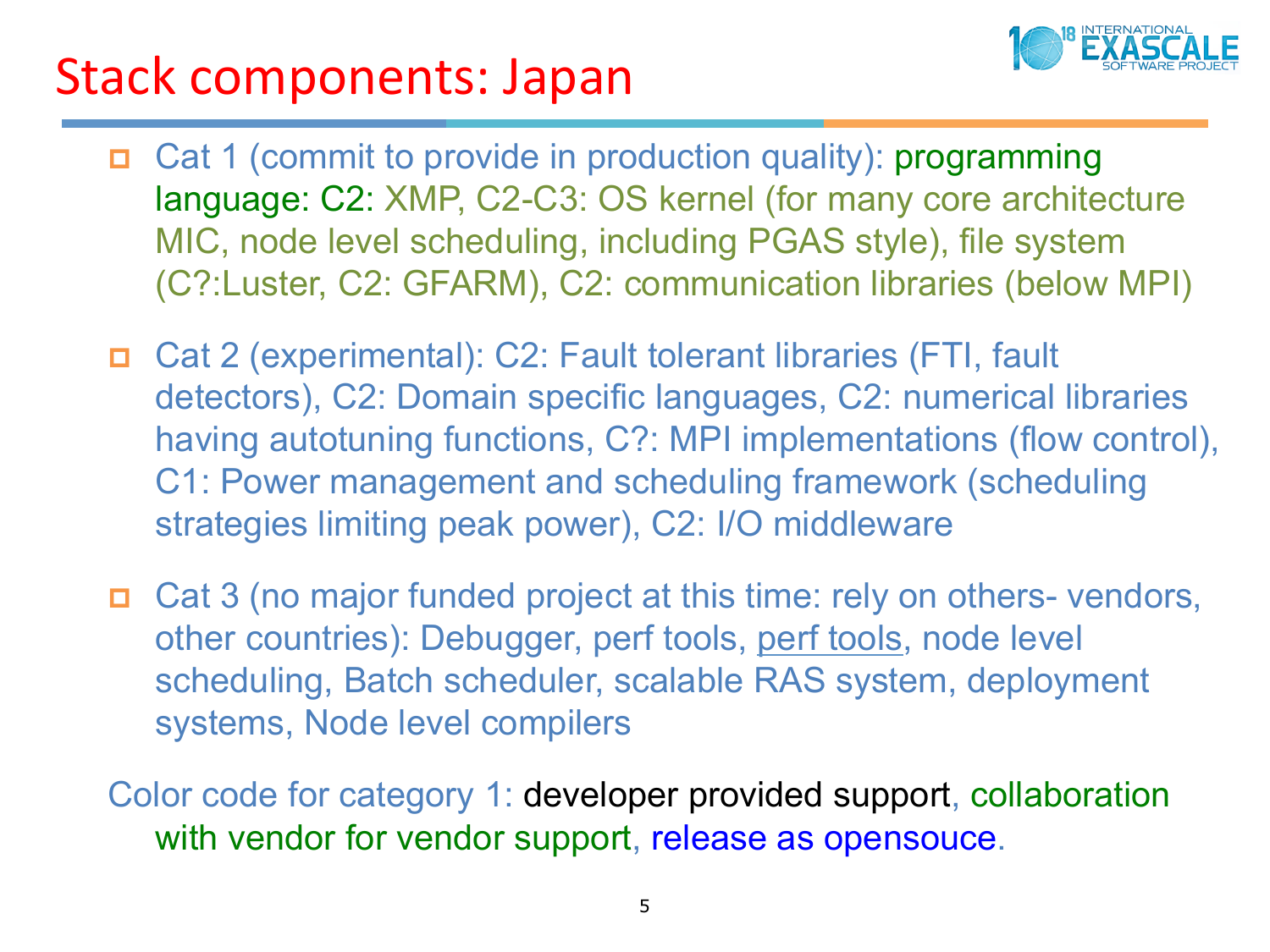## Stack components: Europe



- p Cat 1 (commit to provide in production quality): C2:Programming models/ languages: MPI/OMPSs (C3:long run may move to OpenMP 4.0), C1:compiler for heterogeneous systems (HMPP); C?node level Runtime, C3:Tools (performance (Scalasca, Score-P, Paraver) including I/O, C1:performance (Vampir, ThreadSpotter) including I/O, C1:debuggers (DDT), C3:correctness (MUST), C1:correctness), C3:commit to contribute to MPI implementations (Open MPI), C3:file systems (Lustre), C3:numerical libraries, C?:numerical libraries (NAG), *OS kernel*
- p Cat 2 (experimental): C1:communication libraries (below MPI), C2:Fault tolerant libraries (FTI, MPI), C?:Domain specific languages (for autotuning), C?:Batch scheduler, C?:deployment systems, commit to contribute to MPI implementations, C?:Power measurement management, C?:I/O middleware
- p Cat 3 (no major funded project at this time: rely on others- vendors, other countries, have to buy for a specific Vendor): Node level compilers (vendor compilers), PGAS languages, scalable RAS system,
- Color code for category 1: developer provided support, collaboration with vendor for vendor support, release as opensouce.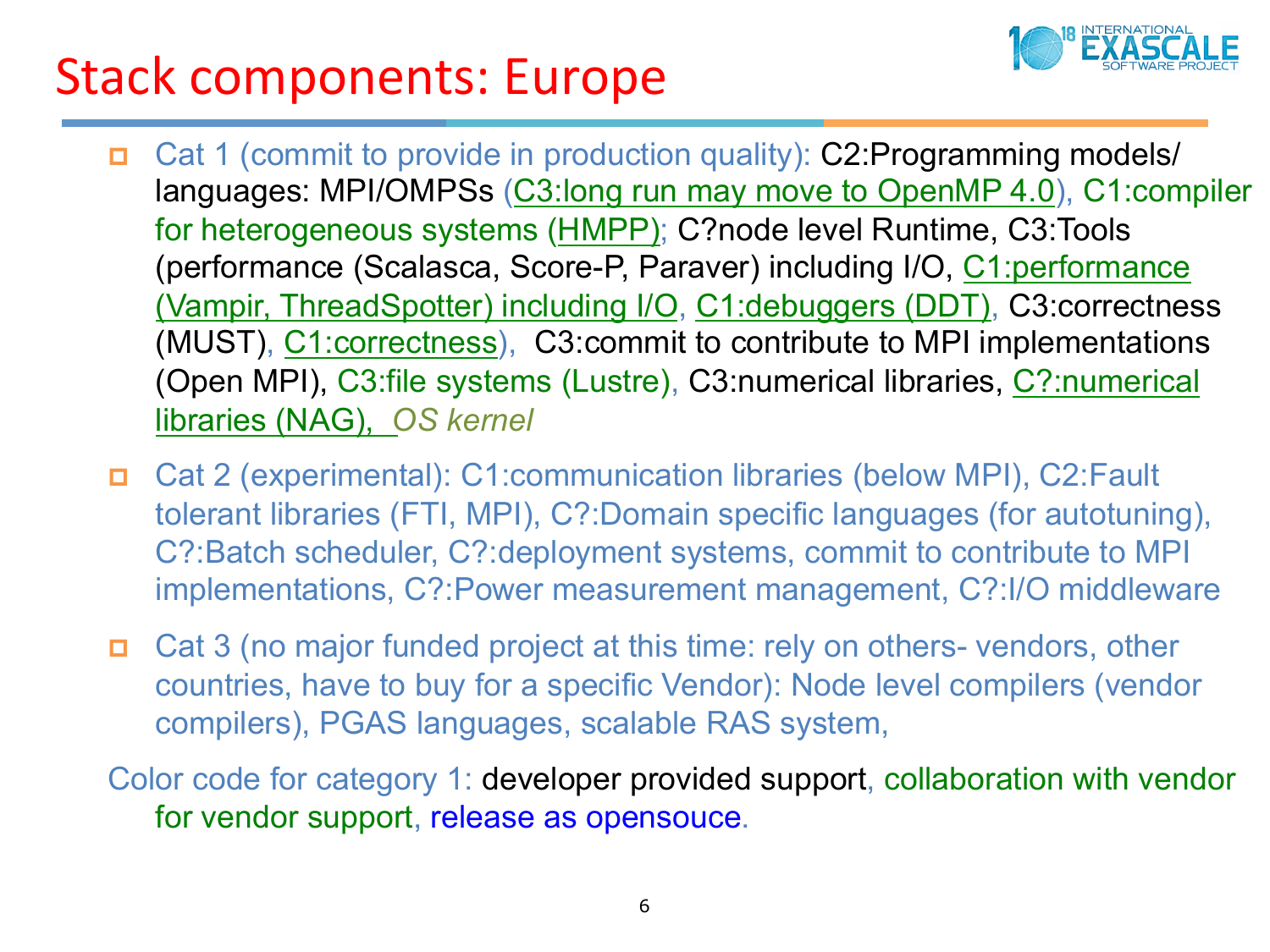# Stack components: USA

(We are still re-planning, so answers are mostly examples from ESC plan)

- p Cat 1: programming models (C2:CAF, C?:UPC, C2:OpenMP,), C3:OS Kernel, C2: communication library (C3:MPICH, C3:OpenMPI), runtime (C2:Unistack/ Plum), performance tool (C3:PAPI, C3: TAU), C1: I/O delegation, I/O middleware (C1:IOFSL), Visualization (C3: VTK, C3:Visit), Numerical libraries (C3:MAGMA/PLASMA, C3: PETSc, C1:Trilinos, C?:SuperLU, C?:Hypre), C2/ C3: I/O libraries (MPI-IO, HDF5, pNetCDF), resource manager (C?:SLURM)
- p Cat 2: performance tool (C3OpenSpeedShop, C3mpiP, C?HPCToolkit), fault tolerance backplane (C2:CIFTS), tool infrastructure (C?:MRNet), compiler framework (C?: Rose), debugging and validation (C?:Memcheck,C?: STAT, C3:MUST), C3:PowerMgmt Layer, low level threading lib. (C1?: Qthreads), Task scheduler (ExM), File system (PVFS, PLFS), fault tolerance environment (C3:SCR), data analytics libraries (C1: Xanalytics), Data model storage library (C2: Damsel), Composition frameworks (C2:COMPOSE-HPC), New programming models and approaches (C3?:Sketch, Domain specific languages?), benchmarks and mini-apps (C3:SHOC)
- p Cat 3 Debuggers, commercial compilers, etc.

for vendor support, release as opensouce. Color code for category 1: developer provided support,collaboration with vendor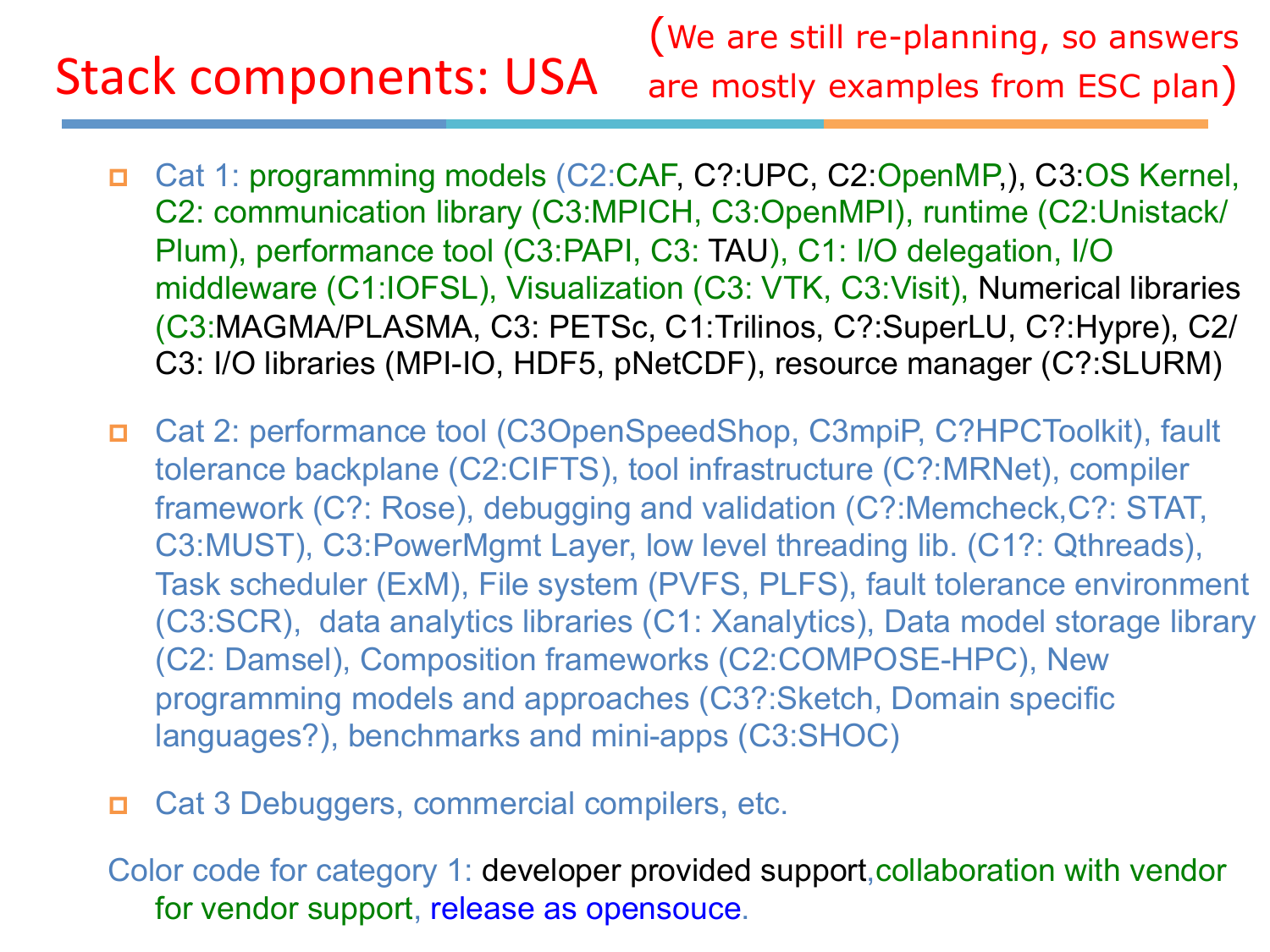## Stack components: China



- p Cat 1 (commit to provide in production quality): C1: kylin os (derived from freeBSD, compatible with Linux:same exec format), deployment tool (os+lustre-custom), NR-MPI, HPC virtual environment
- p Cat 2 (experimental): C3:resilience computing framework, C3:hybrid tiered file system, C2:heterogeneous programming runtime system (load balance &pipeline), C2:application programming framework, C3: autonomic resource management and scheduler
- p Cat 3 (no major funded project at this time: rely on others- vendors, other countries, have to buy for a specific Vendor): compilers for commercial processors

Color code for category 1: developer provided support, collaboration with vendor for vendor support, release as is (without support).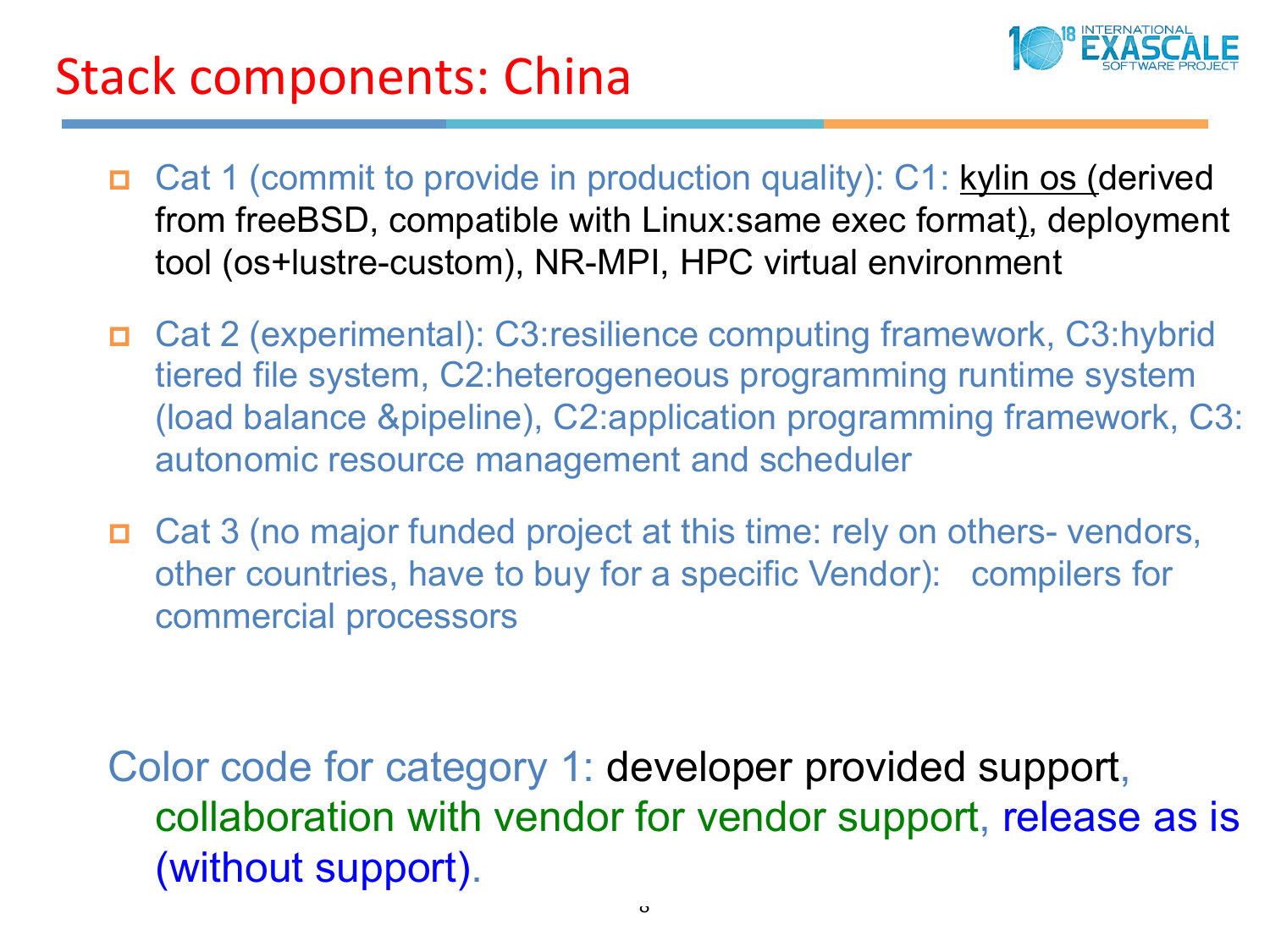

- p Cat 1 (commit to provide in production quality):
- p Cat 2 (experimental):
- p Cat 3 (no major funded project at this time: rely on others- vendors, other countries, have to buy for a specific Vendor):

Color code for category 1: developer provided support, collaboration with vendor for vendor support, release as opensouce.